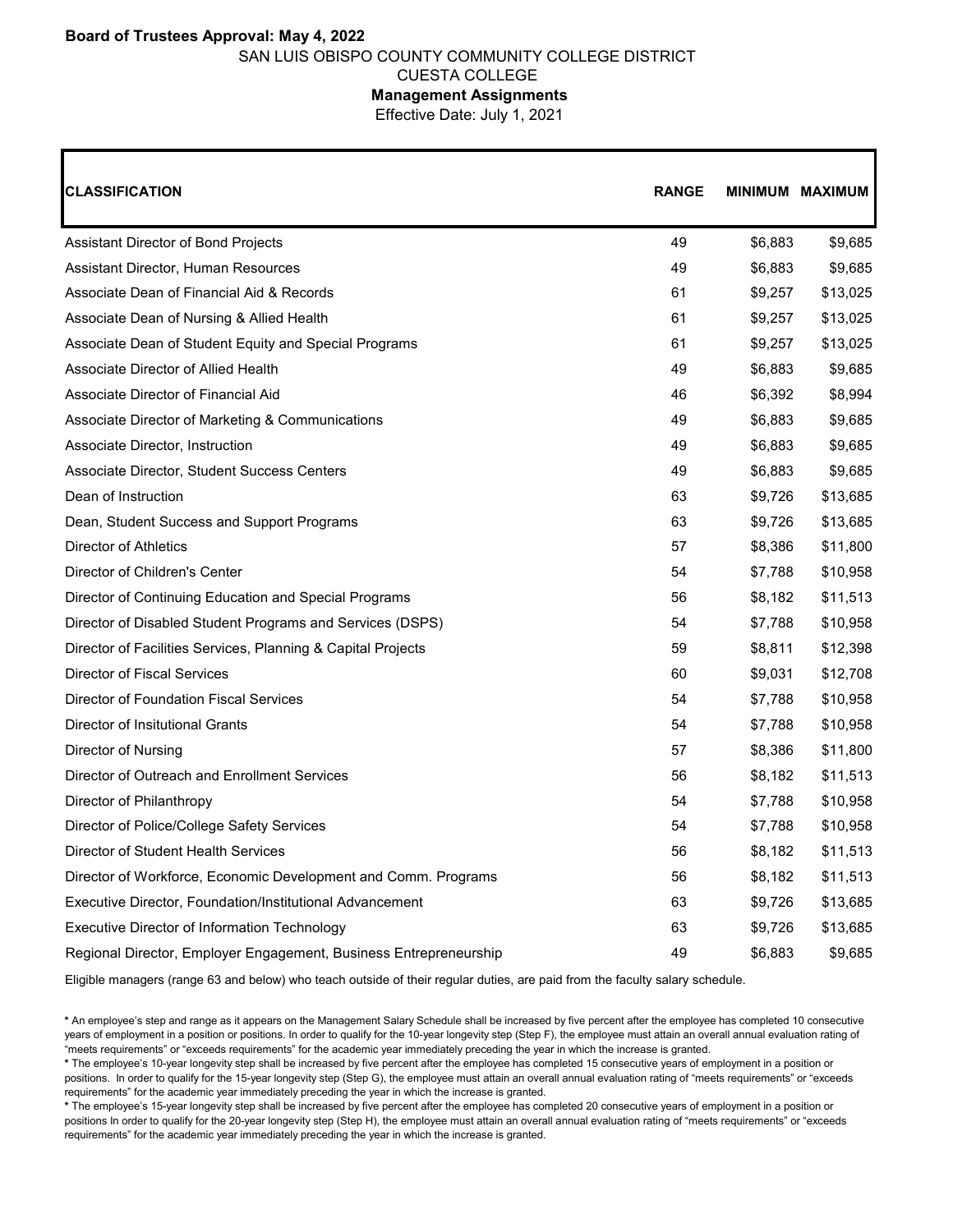## SAN LUIS OBISPO COUNTY COMMUNITY COLLEGE DISTRICT

CUESTA COLLEGE

**Management Assignments**

Effective Date: July 1, 2021

| Range           |        | Step A  | Step B  | Step C  | Step D  | Step E  | Step F* | Step G* | Step H <sup>*</sup> |
|-----------------|--------|---------|---------|---------|---------|---------|---------|---------|---------------------|
| No.             | Hourly | Monthly | Monthly | Monthly | Monthly | Monthly | Monthly | Monthly | <b>Monthly</b>      |
| 40              | 31.80  | 5511    | 5787    | 6076    | 6380    | 6699    | 7034    | 7386    | 7755                |
| 41              | 32.60  | 5649    | 5932    | 6228    | 6540    | 6867    | 7210    | 7571    | 7949                |
| 42              | 33.41  | 5790    | 6080    | 6384    | 6703    | 7038    | 7390    | 7760    | 8148                |
| 43              | 34.25  | 5935    | 6232    | 6544    | 6871    | 7214    | 7575    | 7954    | 8351                |
| 44              | 35.10  | 6084    | 6388    | 6707    | 7043    | 7395    | 7764    | 8153    | 8560                |
| 45              | 35.98  | 6236    | 6548    | 6875    | 7219    | 7580    | 7959    | 8356    | 8774                |
| 46              | 36.88  | 6392    | 6711    | 7047    | 7399    | 7769    | 8157    | 8565    | 8994                |
| 47              | 37.80  | 6551    | 6879    | 7223    | 7584    | 7963    | 8361    | 8780    | 9218                |
| 48              | 38.75  | 6715    | 7051    | 7403    | 7774    | 8162    | 8570    | 8999    | 9449                |
| 49              | 39.72  | 6883    | 7227    | 7589    | 7968    | 8366    | 8785    | 9224    | 9685                |
| 50              | 40.71  | 7055    | 7408    | 7778    | 8167    | 8576    | 9004    | 9455    | 9927                |
| 51              | 41.73  | 7232    | 7593    | 7973    | 8371    | 8790    | 9229    | 9691    | 10175               |
| 52              | 42.77  | 7412    | 7783    | 8172    | 8581    | 9010    | 9460    | 9933    | 10430               |
| 53              | 43.84  | 7598    | 7977    | 8376    | 8795    | 9235    | 9697    | 10182   | 10691               |
| 54              | 44.94  | 7788    | 8177    | 8586    | 9015    | 9466    | 9939    | 10436   | 10958               |
| 55              | 46.06  | 7982    | 8381    | 8800    | 9240    | 9702    | 10188   | 10697   | 11232               |
| 56              | 47.21  | 8182    | 8591    | 9020    | 9471    | 9945    | 10442   | 10964   | 11513               |
| 57              | 48.39  | 8386    | 8806    | 9246    | 9708    | 10194   | 10703   | 11238   | 11800               |
| $\overline{58}$ | 49.60  | 8596    | 9026    | 9477    | 9951    | 10448   | 10971   | 11519   | 12095               |
| 59              | 50.84  | 8811    | 9251    | 9714    | 10200   | 10710   | 11245   | 11807   | 12398               |
| 60              | 52.11  | 9031    | 9483    | 9957    | 10455   | 10977   | 11526   | 12103   | 12708               |
| 61              | 53.42  | 9257    | 9720    | 10206   | 10716   | 11252   | 11814   | 12405   | 13025               |
| 62              | 54.75  | 9488    | 9963    | 10461   | 10984   | 11533   | 12110   | 12715   | 13351               |
| 63              | 56.12  | 9726    | 10212   | 10722   | 11259   | 11822   | 12413   | 13033   | 13685               |

**\*\*NOTE: For purposes of the salary schedule the amounts are rounded.**